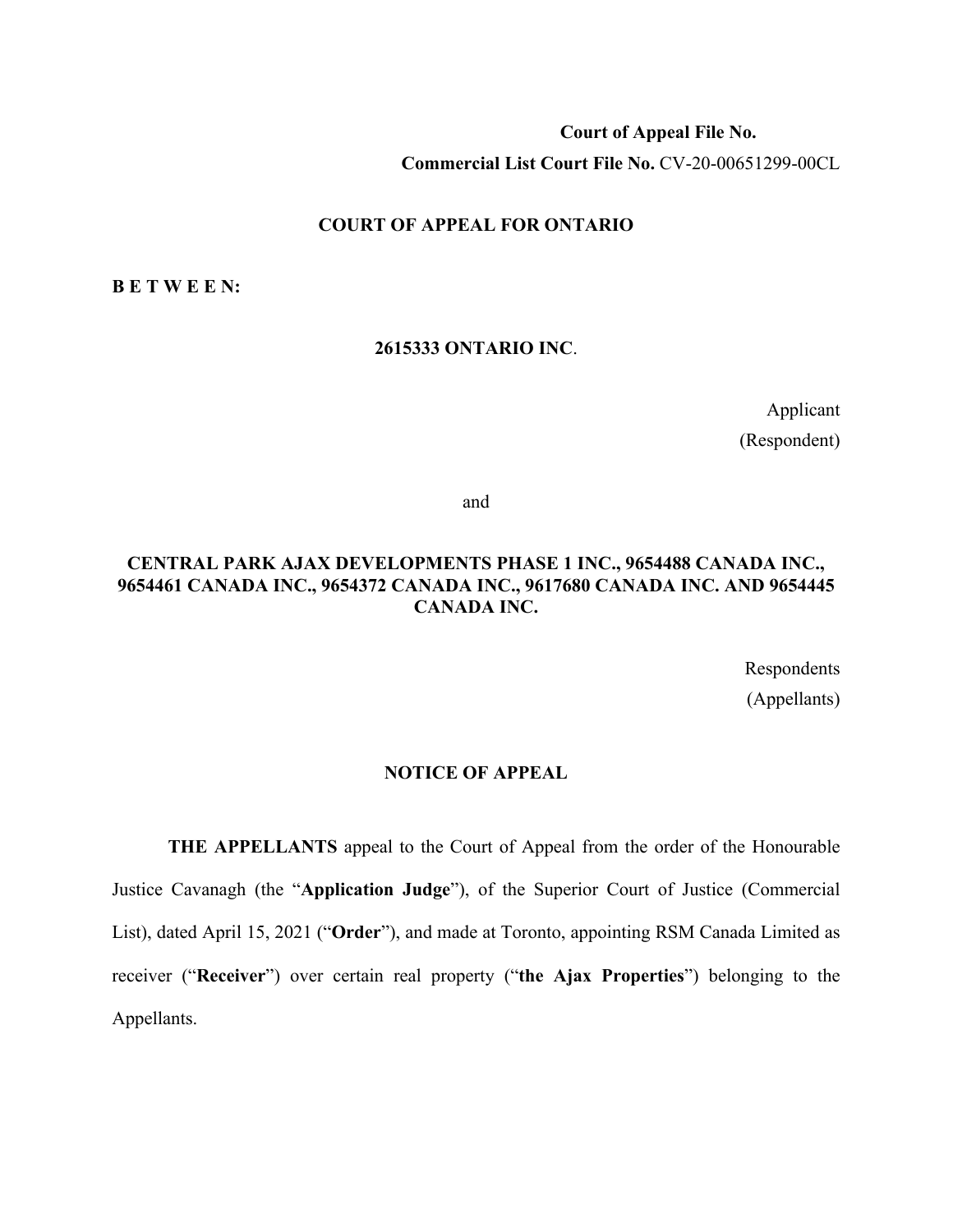**THE APPELLANTS ASK** that the Order be set aside and an Order be granted as follows:

1. Dismissing the application dated November 13, 2020 brought by the Applicant, 2615333 Ontario Inc. (the "**261 Ontario**"), that sought various relief including appointing the Receiver in respect of the Ajax Properties (the "**Receivership Application**");

2. Awarding the Appellants' costs of:

- a. This appeal on a substantial indemnity basis; and,
- b. The Receivership Application below on a substantial indemnity basis;

3. Such further and other relief as counsel may request and that seems just to this Honourable Court.

#### **THE GROUNDS OF APPEAL** are as follows:

4. The Application Judge erred (all definitions not otherwise defined herein have the meaning set out in the Endorsement of Justice Cavanagh, dated April 15, 2021):

a. In granting the Order;

b. In finding that 261 Ontario was a creditor of the Appellants and not an equity investor in the Project;

c. In failing to find that the Notices of Intention to Enforce Security ("**Notices**") delivered by 261 Ontario were "stale dated" and/or spent, and therefore without effect, as no steps were taken with respect thereto until more than two years after their delivery;

d. In finding that the doctrine of laches did not apply in the within case with respect to the Notices;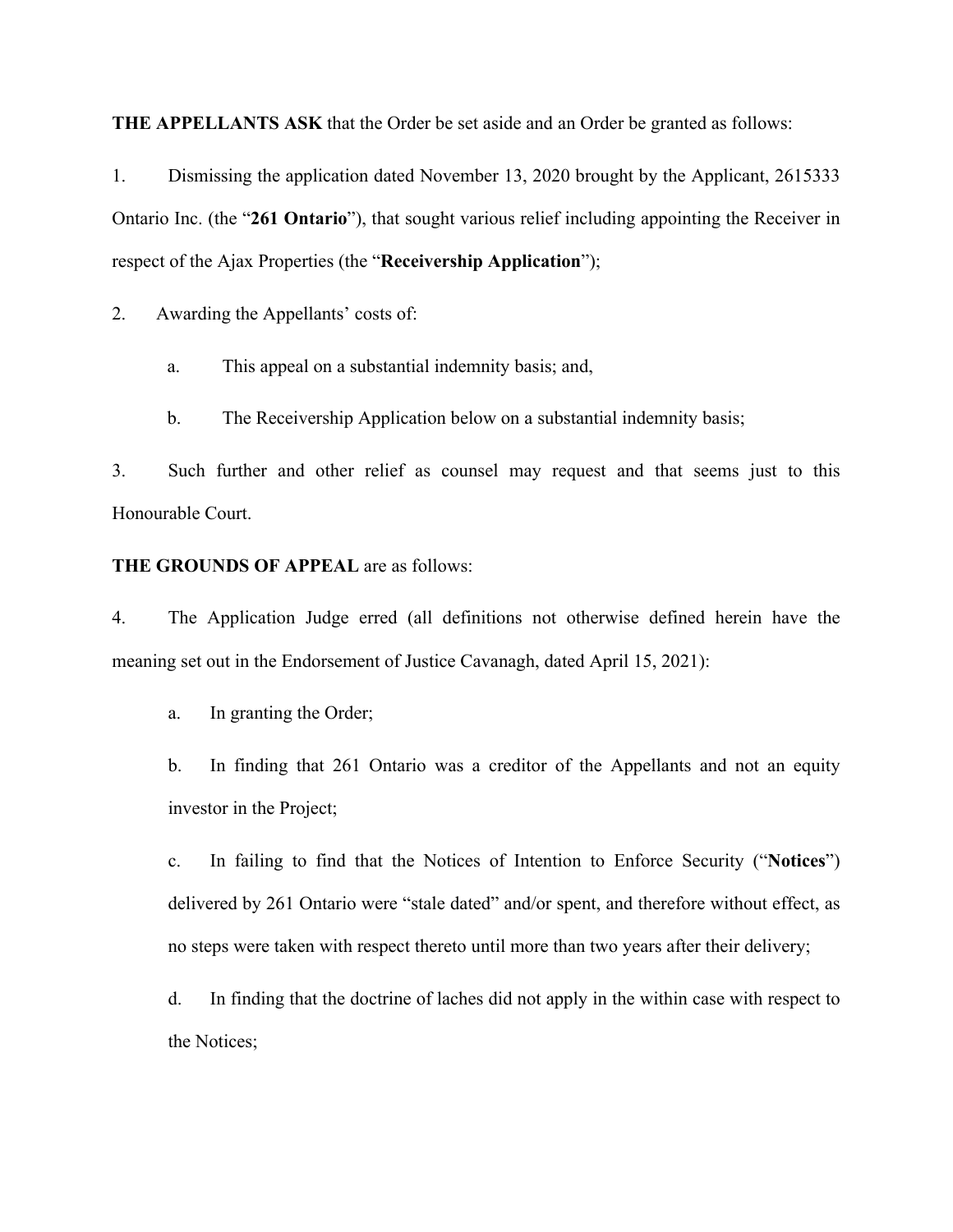e. In failing to find that there was no need for the appointment of the Receiver as 261 Ontario had already commenced a legal proceeding against the Appellants, and the Appellants had similarly commenced a legal proceeding against 261 Ontario, which proceedings remain outstanding and ongoing for more than a year, and which provide the proper forum for the adjudication of the dispute between the parties;

f. In failing to find that 261 Ontario acted in bad faith in commencing enforcement proceedings against the Appellants, and in particular, that the Receivership Application was brought in bad faith;

g. In including as part of the assets subject to the receivership certain real property that is the subject of a Master Development Agreement ("**MDA**"), which is not an asset of the Appellants, but rather of a different corporation, which is not a party to the litigation;

h. In finding that the repurchase rights of the Town of Ajax ("**Ajax**") have priority over the mortgages registered on title to the various properties;

i. In providing Ajax with de facto control and a veto over any transaction for the sale and purchase of the real property that is the subject of the receivership, by requiring that any purchaser wishing to purchase real property from the Receiver shall first enter into a development agreement with Ajax on certain terms, which must include a right of repurchase in favour of Ajax similar to that found in the MDA; and,

j. In exercising his discretion to appoint the Receiver based on a fundamental misunderstanding of the facts and the evidence;

5. The decision to appoint the Receiver was clearly wrong;

6. Section 193 of the *Bankruptcy and Insolvency Act* ("**BIA**");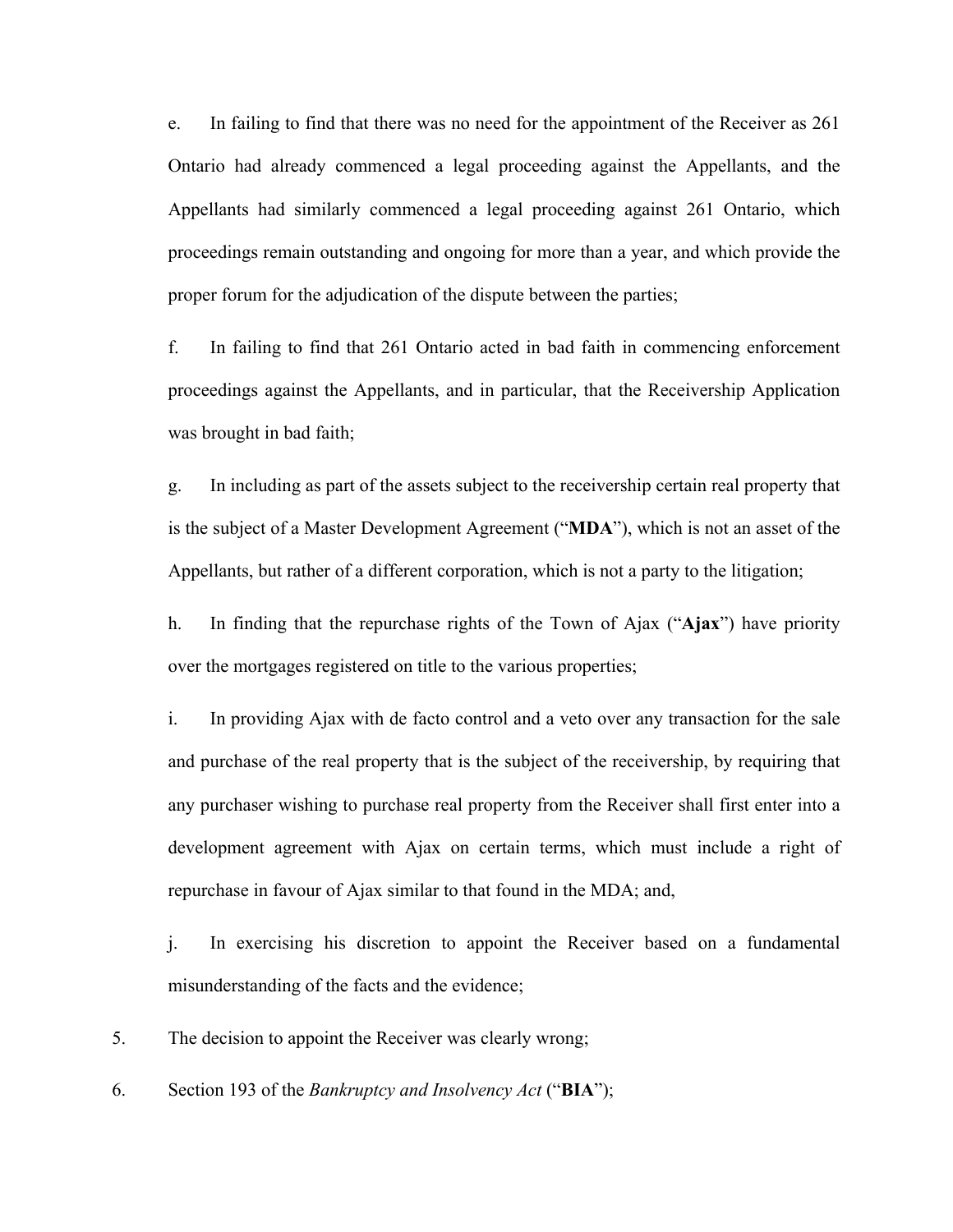7. Such further and other grounds as counsel may advise and this Court permit.

#### **THE BASIS OF THE JURISDICTION OF THE COURT OF APPEAL IS:**

8. This is an appeal as of right pursuant to s. 193 (a) – (c) of the BIA;

- 9. The Order appealed from was interlocutory, but involved the appointment of a Receiver;
- 10. Leave is not required for the commencement of this appeal under ss. 193(a) to (c) as:
	- a. Matters raised in the within appeal involve future rights, including:

i. The right of Ajax to de facto control the sale of the real property that is the subject of the receivership, by requiring that any purchaser of the real property enter into a development agreement with Ajax on certain terms, including a right of Ajax to repurchase the property similar to that found in the MDA; and,

ii. The right of Ajax to repurchase certain real property having priority over mortgages registered against title to those properties;

b. The Order is likely to affect other cases of a similar nature in the proceeding. The finding that Ajax's repurchase right is in priority to other mortgages will likely impact other aspects of this proceeding, including the priority of funds, and the right of Ajax to impose its will in the receivership, and will also affect those with an economic interest in the debtors and with claims in the receivership. Similarly, the inclusion of the MDA in the receivership impacts LeMine's ability to exercise its consent and other rights in the MDA in the receivership, including in any sale process and beyond;

c. The value of the property that is the subject of the Order and that is involved in this appeal exceeds ten thousand dollars. The Order is not procedural in nature, and the grounds of appeal are largely substantive, concerning priorities and the inclusion of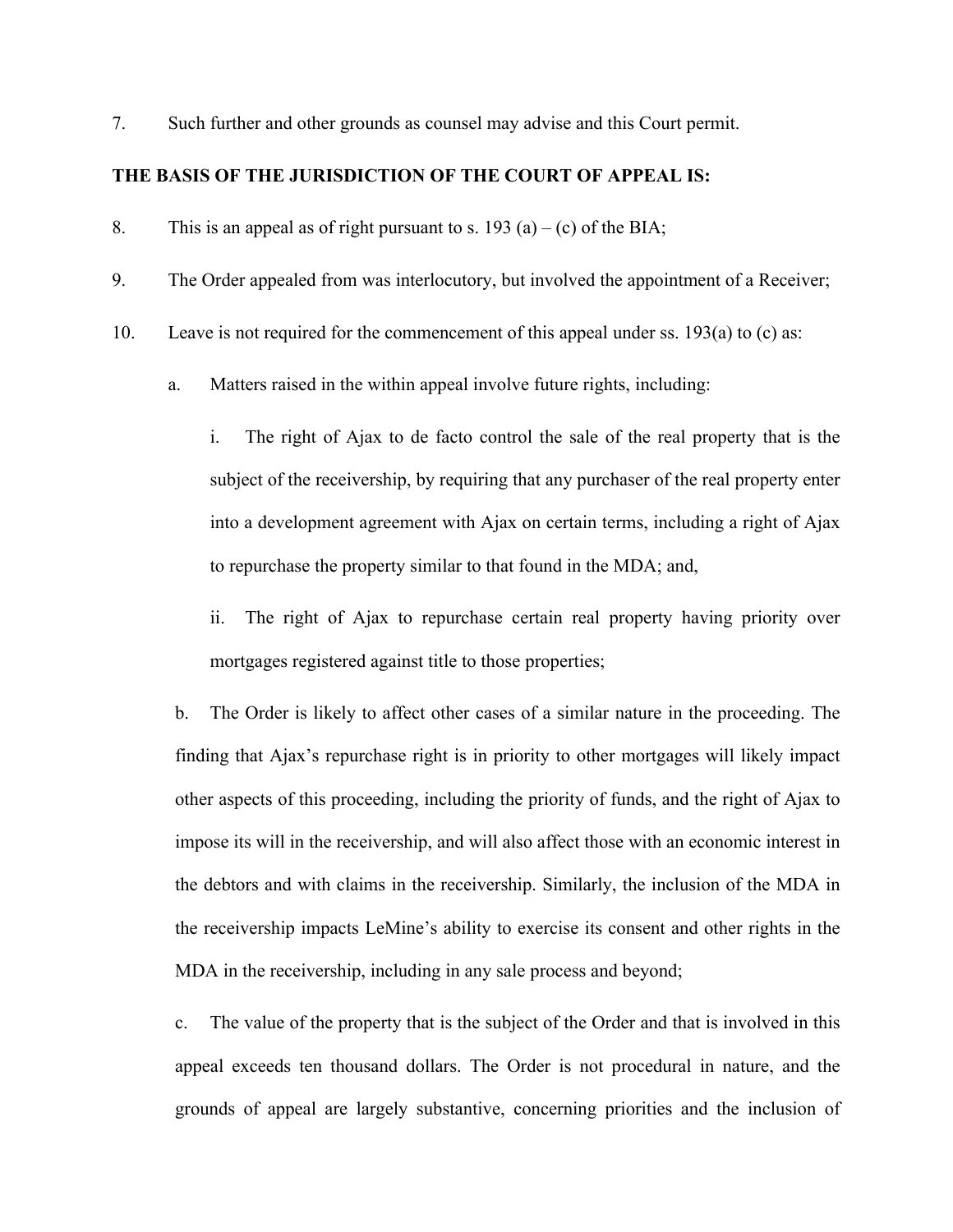assets in the receivership to the detriment of other entities. The Order pertains to property not belonging to the debtors and has the effect of giving Ajax veto rights to any sale agreement, which thereby puts into play the value of the Appellants' property. For the same reasons, the Order affects any sale and amounts to a determination of the economic interests of the Appellants' claimants resulting in a gain for some parties, such as Ajax, and a loss for others, such as LeMine as well as other creditors and investors;

11. In the alternative, if leave is required under section 193(e) of the BIA, the Appellants seek leave to appeal the Order, and ask that the leave application be heard at the same time as the appeal.

12. It is appropriate that leave be granted because the appeal:

a. Is of general importance to the practice of bankruptcy/insolvency matters and/or to the administration of justice as a whole;

b. Is *prima facie* meritorious; and,

c. Would not unduly hinder the progress of the herein proceedings;

13. This appeal raises issues that go beyond the parties themselves and are of general importance to the practice of insolvency law, namely:

a. Whether a Notice of Intention to Enforce Security under the BIA expires after more than two years of inaction;

b. Whether a court may include in a receivership order property of a corporation that is not itself a party to the proceeding;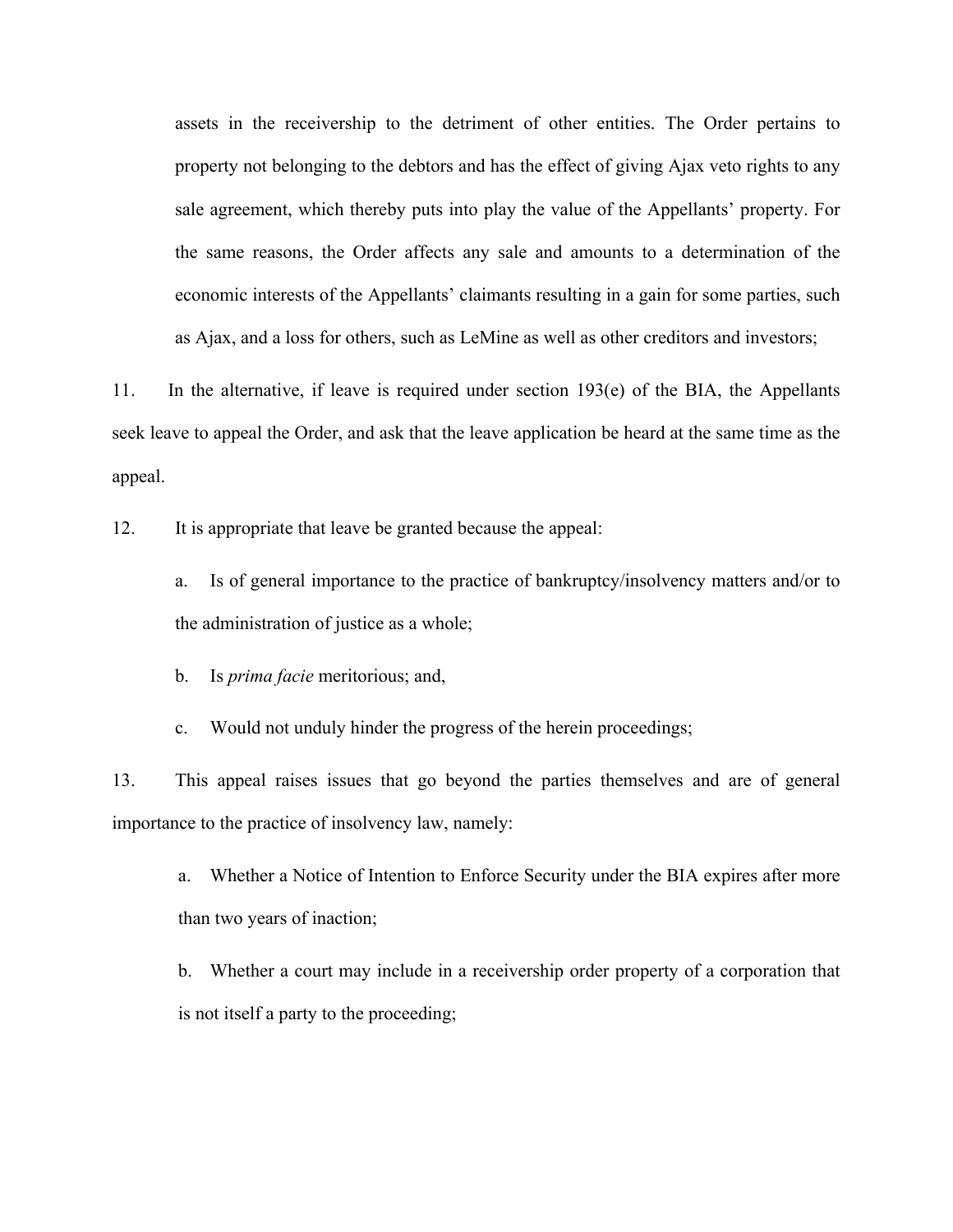c. Whether a municipality ought to have the right in a receivership proceeding to require that a purchaser enter into a prior agreement with the municipality, to the detriment of the creditors; and,

d. Whether a receiver ought to be appointed in circumstances where there is outstanding, protracted litigation between the parties involving the very same issues raised in the receivership;

14. In addition, the appeal concerns issues important to the administration of justice as a whole, specifically whether:

a. Steps taken in a receivership proceeding would have the effect of compromising a party's rights in parallel litigation; and,

b. The equitable remedy of appointing a receiver should be granted when there is evidence that the party seeking the relief acted in bad faith;

15. The appeal is *prima facie* meritorious because the Application Judge made a number of factual and legal errors in reaching the conclusion that it was just and equitable to appoint the Receiver, as set out above;

16. The appeal would not unduly hinder the proceedings in a meaningful way. The Ajax Properties are not in jeopardy of wasting or deteriorating in any way, and can be dealt with in the parallel litigation pending the appeal. Furthermore, this matter is not time sensitive. The litigation between the parties has been ongoing for more than a year and 261 Ontario did not seek the appointment of a receiver in the parallel litigation.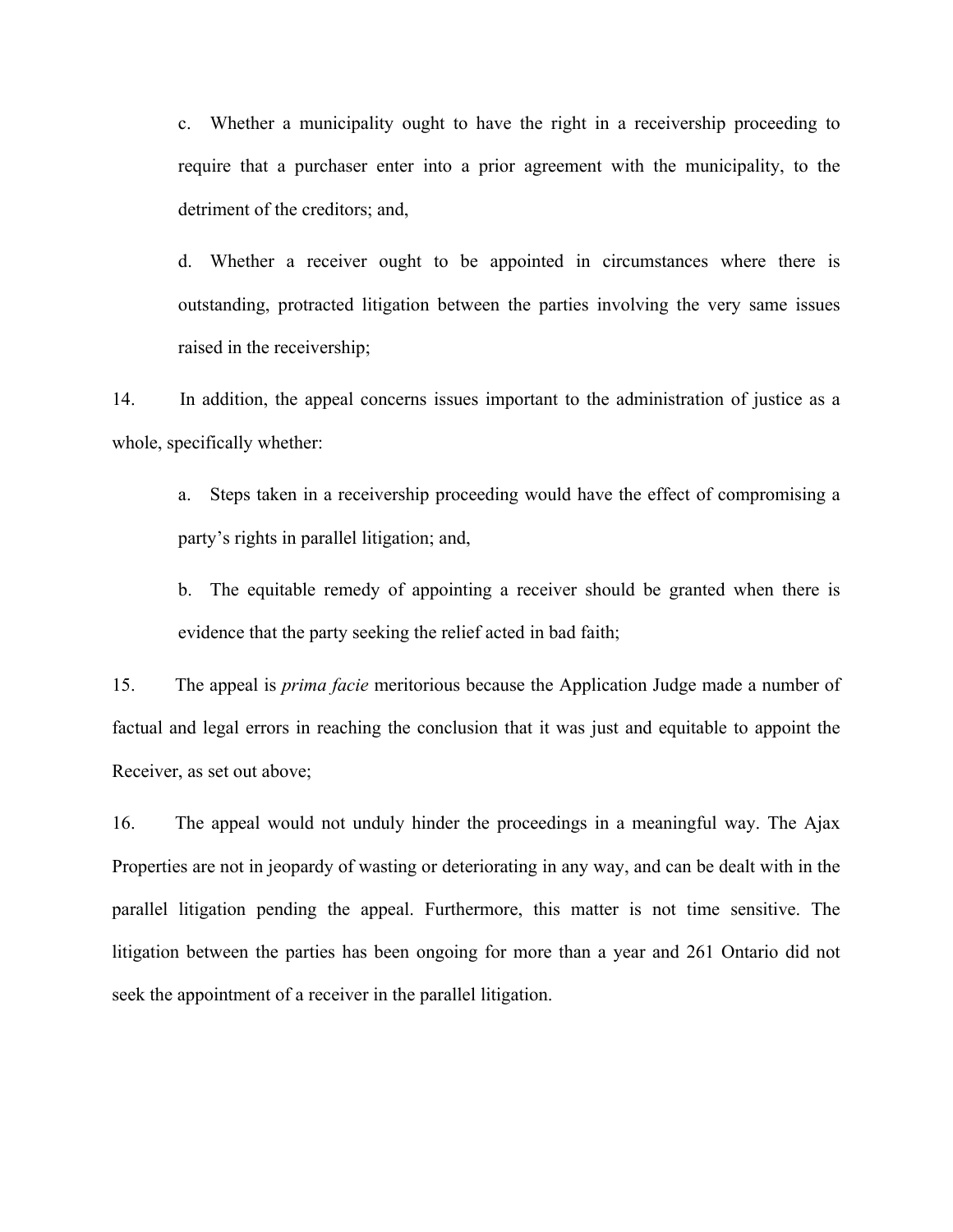#### **DATE:** April 26, 2021 **BLANEY MCMURTRY LLP**

Lawyers 2 Queen Street East, Suite 1500 Toronto ON M5C 3G5

**David T. Ullmann (LSO #42357I)**

Tel: (416) 596-4289 Email: [dullmann@blaney.com](mailto:dullmann@blaney.com)

**Mervyn D. Abramowitz (LSO #28325R)**

Tel: (416) 597-4887 Email: [mabramowitz@blaney.com](mailto:mabramowitz@blaney.com)

*Lawyers for the Appellants in the Appeal*

**TO: GARFINKLE BIDERMAN LLP**

Barristers & Solicitors 1 Adelaide Street East Suite 801 Toronto, ON, M5C 2V9

**Wendy Greenspoon Soer (LSO # 34698L)** Tel: (416) 869-1234 Email: [wgreenspoon@garfinkle.com](mailto:wgreenspoon@garfinkle.com)

*Counsel for the Respondent in the Appeal, 2615333 Ontario Inc.*

## **AND TO: THE CORPORATION OF THE TOWN OF AJAX**

c/o RITCHIE KETCHESON HART & BIGGART LLP Barristers & Solicitors 1 Eva Road, Suite 206 Toronto, Ontario, M9C 4Z5

John R. Hart (LSO#21689T) Tel: (416) 622-6601 Fax: (416) 622-4713 Email: [jhart@ritchieketcheson.com](mailto:jhart@ritchieketcheson.com)

**Lawyers for The Town of Ajax**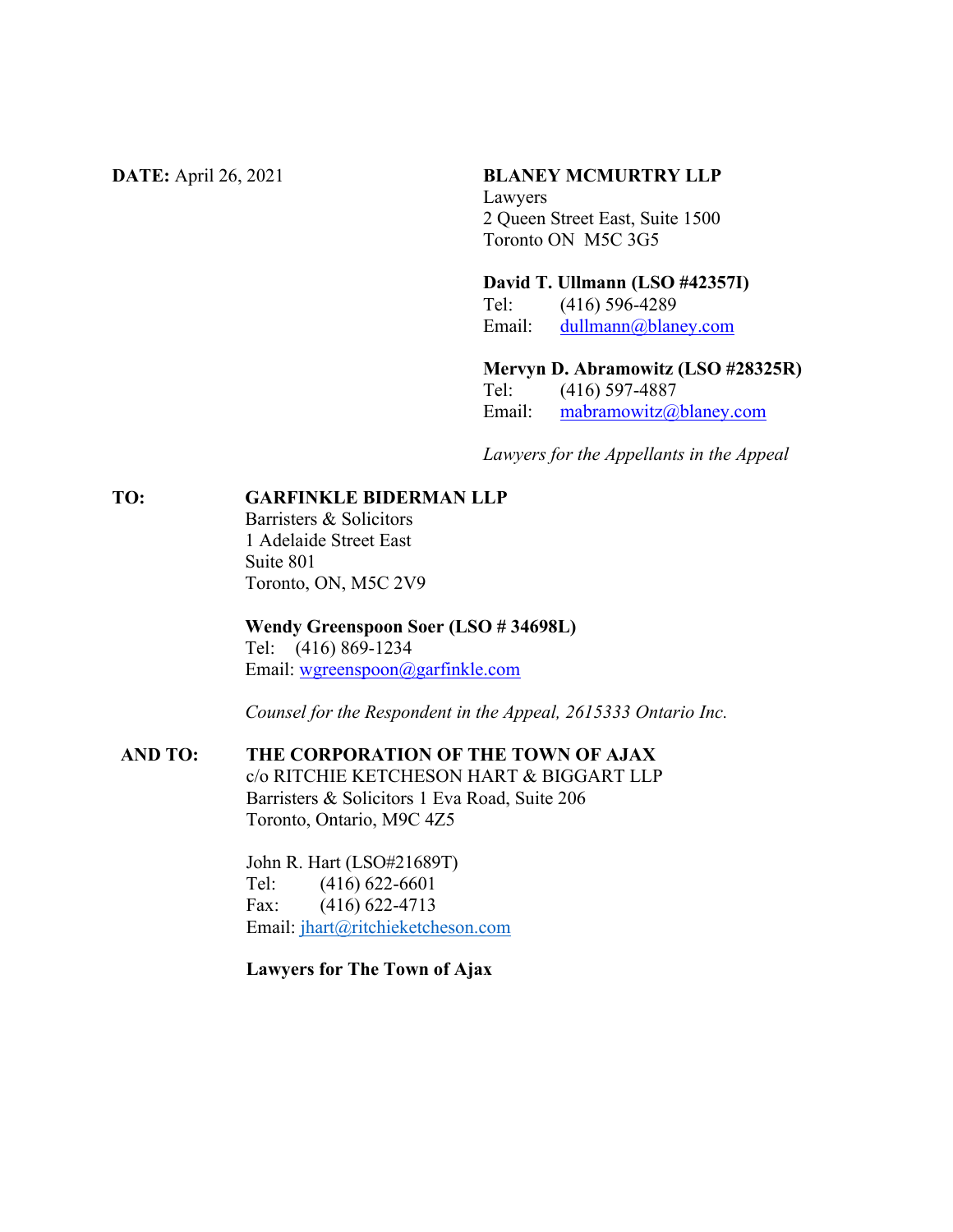## **AND TO: PHOENIX LAW LLP**

903-4789 Yonge St. Toronto, Ontario, Canada M2N 0G3

Aziza Hirsi Tel: 416-512-9888 Fax: 416-225-3888 Email: [aziza.hirsi@phoenixlawllp.com](mailto:aziza.hirsi@phoenixlawllp.com)

#### **Lawyers for Investecs Development Inc**.

# **AND TO**: **VICE & HUNTER**

85 Plymouth Street, Suite 101 Ottawa, Ontario, K1S 3E2

Patrick R. Simon Tel: 613-232-5773 Fax: 613-232-3509 Email: [prsimon@viceandhunter.ca](mailto:prsimon@viceandhunter.ca)

#### **Lawyers for REMISZ CONSULTING ENGINEERS LTD.**

#### **AND TO**: **ADAIR GOLDBLATT BIEBER LLP**

95 Wellington Street West, Suite 1830 Toronto, Ontario, M5J 2N7

Nathaniel Read-Ellis Tel: (416) 351-2789 Fax: (41647-689-2059 Email: [nreadellis@agbllp.com](mailto:nreadellis@agbllp.com)

**Lawyers for 2449880 Ontario Inc**.

#### **AND TO**: **PALIARE ROLAND ROSENBERG ROTHSTEIN LLP**

155 Wellington Street West, 35th Floor Toronto, Ontario, M5V 3H1

Jeffrey Larry Tel: (416) 646-4330 Fax: (416) 646-4301 Email: [Jeff.larry@paliareroland.com](mailto:Jeff.larry@paliareroland.com)

**Lawyers for 2518358 Ontario Inc**.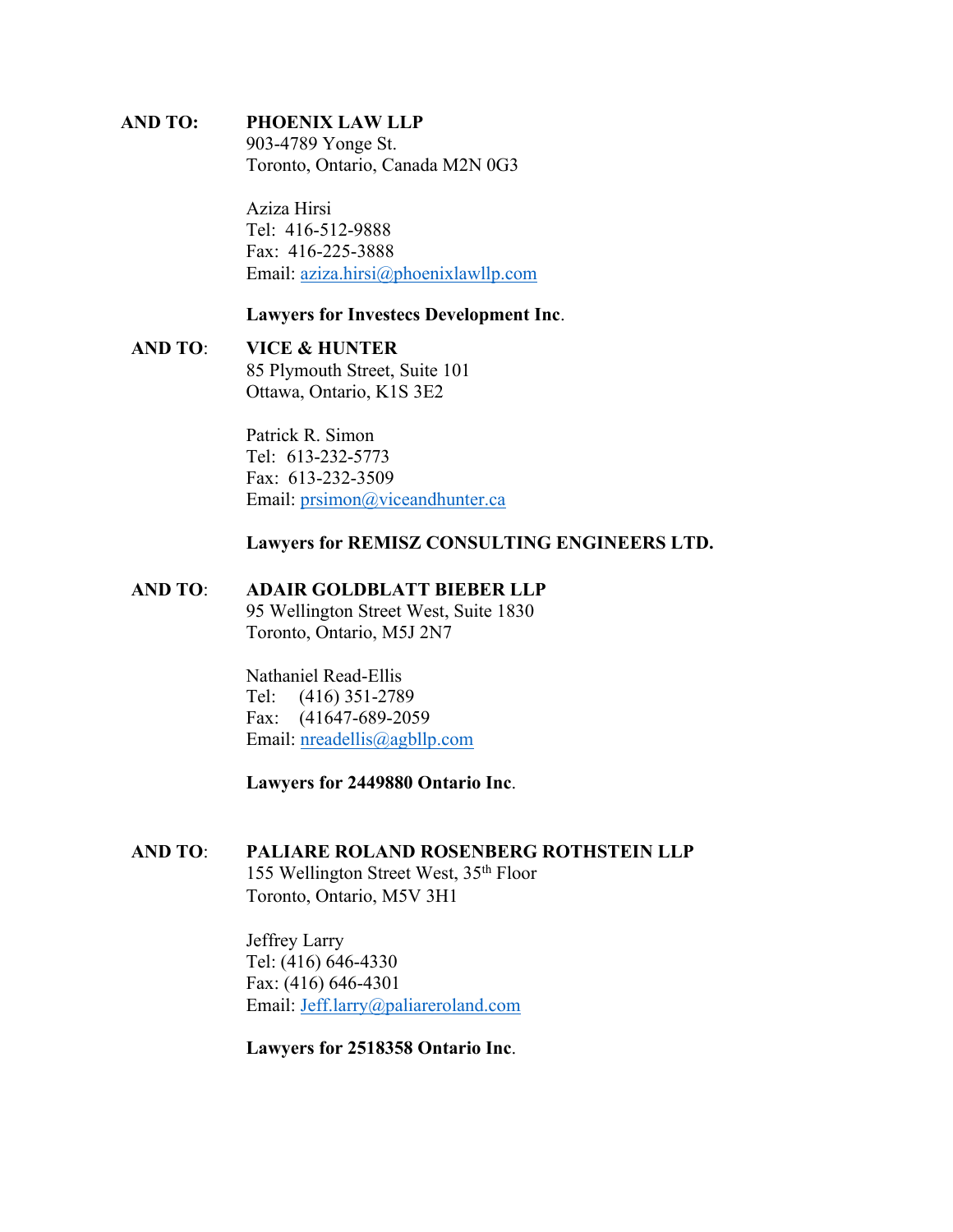#### **AND TO**: **DEPARTMENT OF JUSTICE**

The Exchange Tower 130 King Street W., #3400 Toronto, Ontario, M5X 1K6

Diane Winters Tel: (416) 973-3172 Fax: (416) 973-0810 Email: [diane.winters@justice.gc.ca](mailto:diane.winters@justice.gc.ca)

#### **AND TO: MINISTRY OF FINANCE** Legal Services Branch 33 King Street West, 6th Floor Oshawa, Ontario, L1H 8E9

Kevin J. O'Hara Tel: (905) 433-6934 Fax: (905) 436-4510 Email: [kevin.ohara@fin.gov.on.ca](mailto:kevin.ohara@fin.gov.on.ca)

### **AND TO: RSM CANADA LIMITED**

11 King St. W., Suite 700, Box 27 Toronto, Ontario, M5H 4C7

Bryan A. Tannenbaum Tel: 416-238-5055 Fax: 416-480-2646 Email: [bryan.tannenbaum@rsmcanada.com](mailto:bryan.tannenbaum@rsmcanada.com)

#### **Proposed Receiver**

#### **AND TO: WINDCORP GRAND HARWOOD PLACE LTD.** 634515 Road 63 Singhampton, Ontario N0C 1M0

Laura Starr Tel: 416-302-9060 Email: [Laurafstarr@aol.com](mailto:Laurafstarr@aol.com)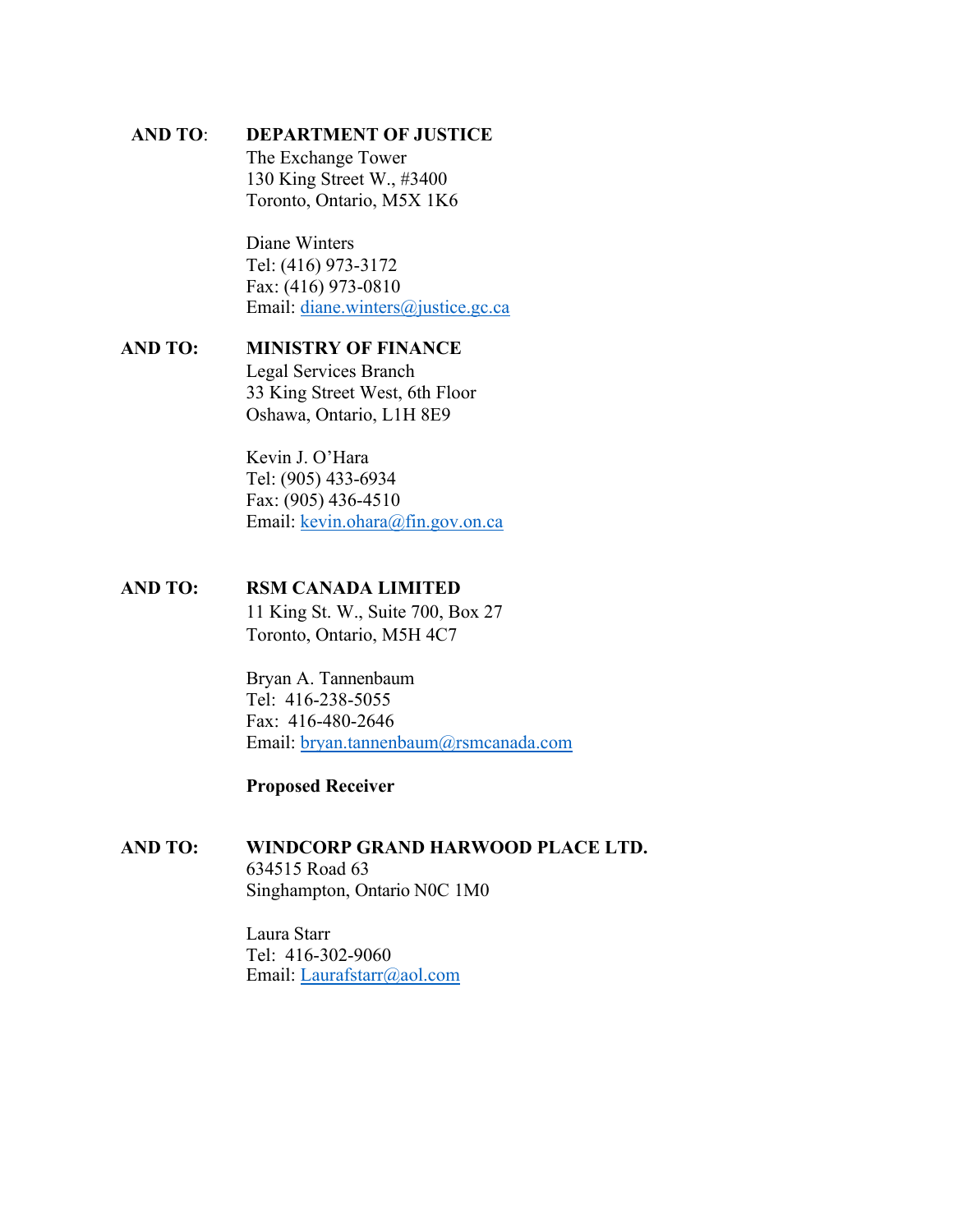# **AND TO: DLA PIPER (CANADA) LLP**

1 First Canadian Place 100 King Street West Suite 6000 Toronto, ON M5X 1E2

Edmond Lamek (LSO No. 33338U) Tel: ( 416) 365-3444 Email: [edmond.lamek@dlapiper.com](mailto:edmond.lamek@dlapiper.com)

Danny Nunes (LSO No. 53802D) Tel: (416) 365-3421 Email: [danny.nunes@dlapiper.com](mailto:danny.nunes@dlapiper.com)

## **Lawyers for Ajax Master Holding Inc**